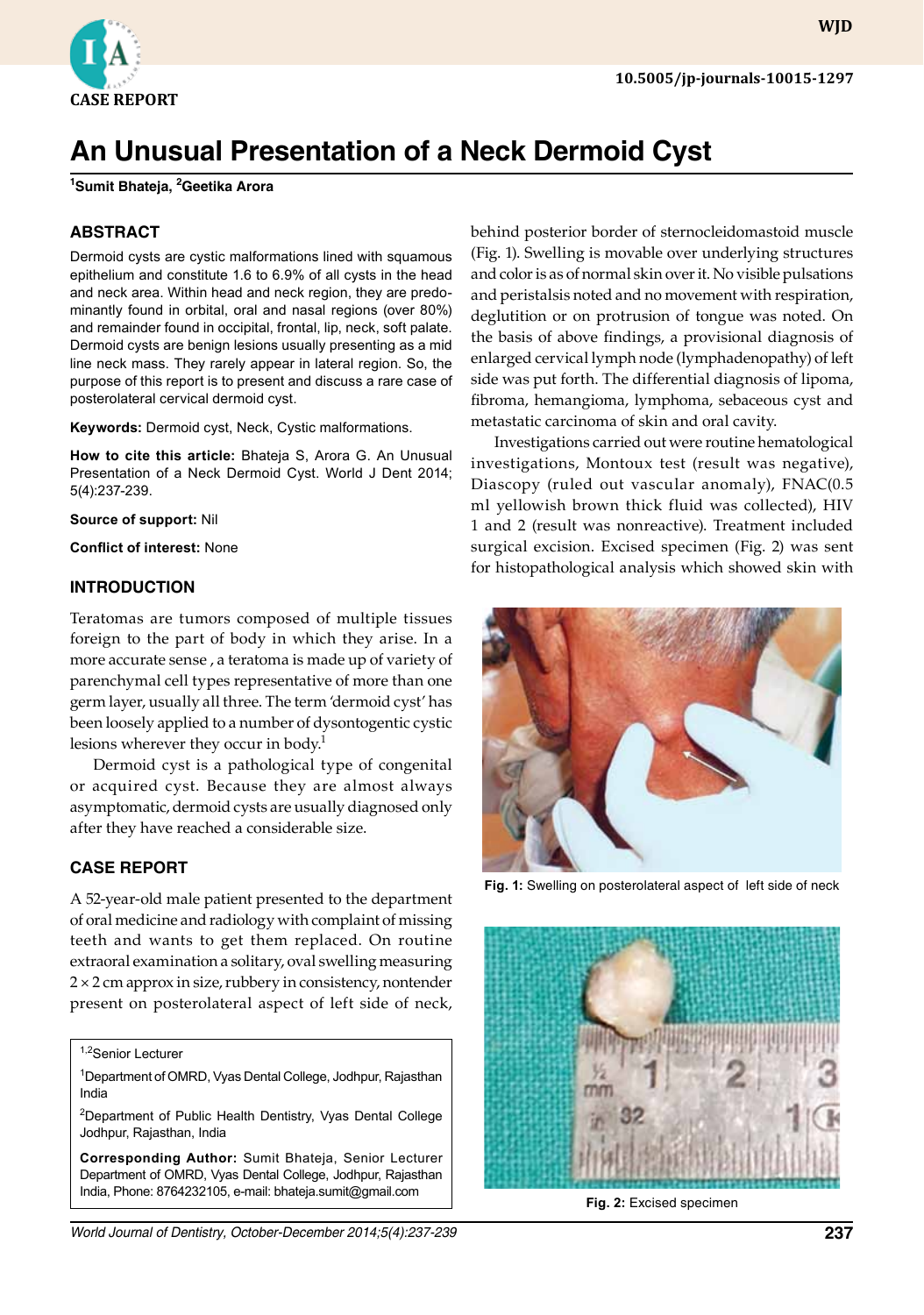

**Fig. 3:** Histopathologic examination which revealed presence of dermoid cyst

underlying adnexal structures. Beneath it is seen as a cyst lined by stratified squamous epithelium. The cyst wall shows adnexal structures. There is no evidence of immature elements, mitosis or malignancy (Fig. 3). Findings were consistent with 'dermoid cyst'. Regular follow-up is done to check for any recurrences.

#### **Discussion**

The term dermoid cyst can be found in the vocabulary of dermatologists, pathologists, gynecologists, neurosurgeons, or pediatricians. Gynecologists and General pathologists might say that a dermoid cyst is a cystic tumor of the ovary. In contrast, neurosurgeons tend to view a dermoid cyst is associated with a congenital cyst of the spine or an intracranial congenital cyst. For pediatricians and dermatologists, dermoid cyst means subcutaneous cysts, which are usually congenital. In all disciplines, however, the common factor is the presence of a solitary, or occasionally multiple, hamartomatous tumor. The tumor is covered by a thick dermis like wall that contains multiple sebaceous glands and almost all skin adnexa.<sup>2,3</sup>

Several theories have been proposed to explain the development of dermoid cysts. They may result from entrapment of ectodermal tissue of the first and second branchial arches during fetal development. They could represent a variant form of the thyroglossal duct cyst. Finally, previous surgical or accidental events could lead to traumatic implantation of epithelial cells into deeper tissues.<sup>4</sup>

Clinically, it usually presents as a painless (unless infected) nodular swelling which is slow growing. Does not usually displace surrounding structures. Only in supramylohyoid variety swelling may displace tongue and may interfere with breathing , speaking , closing the mouth and eating. On palpation swelling is soft to firm, rubbery or cheesy consistency and sharply delineated, transillumination negative and fluctuation positive. On aspiration it contains straw colored fluid (high keratin content). $5,6$ 

On the basis of origin there are 4 types of dermoid cysts in head and neck region (Table 1). Clinical types include (A) Median variety (supra and infra mylohyoid types) and (B) Lateral variety (supra and infra mylohyoid types). On the basis of pathophysiology, these are of four types viz sequestration dermoid, implantation dermoid, tubulodermoid and teratomatous dermoid.<sup>3,7,8</sup>

Dermoid cysts are histologically differentiated as epidermoid, dermoid or teratoid. The epidermoid cyst showed simple squamous epithelium without skin appendages. Dermoid cysts contain skin appendages and teratoid cysts contain endodermic and mesodermic elements in the cyst wall.<sup>9</sup>

Malignant transformation is an unusual complication that may occur in patients with long-standing dermoid cysts. Carcinomatous transformation to a squamous cell carcinoma is described in sublingual and intraabdominal dermoid cysts, most often dermoid cysts of the ovary metastatic malignant melanomas arising from dermoid cysts have been reported in the literature.<sup>10</sup>

Dermoid cysts are treated by surgical removal. Those that are supramylohyoid type can be removed by intraoral incision whereas inframylohyoid require an extraoral approach. Recurrence is uncommon with both types. $^{10}$ 

| Groups | Region                                                           | Origin                             | Pathogenesis                                          | Frequency (%) |
|--------|------------------------------------------------------------------|------------------------------------|-------------------------------------------------------|---------------|
|        | Periorbital                                                      | Naso-optic groove                  | Inclusion between maxillary and<br>mandibular process | 47-70         |
| Ш      | Nasal                                                            | Frontonasal plate                  | Inclusion of plates between                           | $8 - 12$      |
| Ш      | Submental<br>Submaxillary                                        | 1st and 2nd branchial<br>arch      | Sequestration during union of<br>arch with its fellow | 23-42         |
| IV     | Suprasternal<br>Suboccipital<br>Thyroidal<br>Lower lip<br>Palate | Mid ventral and mid<br>dorsal line | Formed from fusion of midlines                        | $5 - 15$      |

**Table 1:** Four types of dermoid cysts in head and neck region